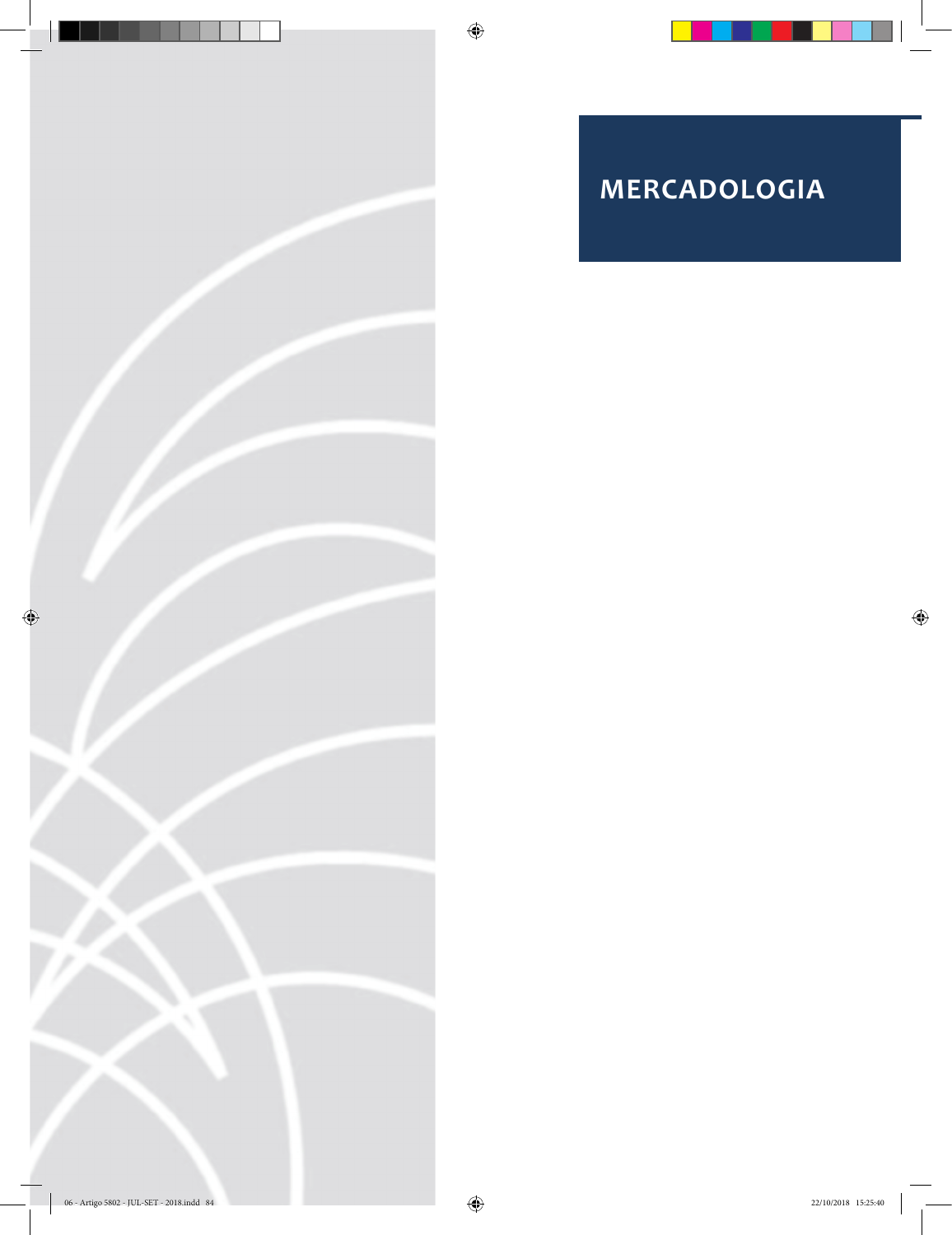MERCADOLOGIA

# **CONSUMER FINANCIAL SACRIFICE: PROPOSING A SCALE**

⊕

SACRIFÍCIO FINANCEIRO DO CONSUMIDOR: PROPOSIÇÃO DE UMA ESCALA

Jairo de Pontes Gomes Universidade Federal de Pernambuco



Polyana de Lourdes Saraiva do Nascimento Universidade Federal de Pernambuco

Salomão Alencar de Farias Universidade Federal de Pernambuco

Marianny Jessica de Brito Silva Universidade Federal de Pernambuco

Francisco Vicente Sales Melo Universidade Federal de Pernambuco

**Data de submissão:** 20 dez. 2017. **Data de aprovação:**  17 abr. 2018. **Sistema de avaliação:** Double blind review. Universidade FUMEC / FACE. Prof. Dr. Henrique Cordeiro Martins. Prof. Dr. Cid Gonçalves Filho.

#### ABSTRACT

◈

In the Marketing field, although the term sacrifice has usually been associated with the perceived value, studies about the 'financial sacrifice' for the purchase are still incipient. Through a literature review, it was possible to identify gaps both for measurement and for an adequate definition of this construct in the consumer behavior perspective. So, this article aims to develop a scale to measure the financial sacrifice for purchase, showing the concept of financial sacrifice as an act or the willingness to give up something valued, aiming the acquisition of something else of greater value. From this, the Consumer Financial Sacrifice - CFS scale was developed following the steps proposed by Churchill (1979). The results indicated that the proposed scale has good levels of reliability and validity, being single dimensional, formed by three items, contributing to highlight that the financial sacrifice can generate both negative and positive aspects for the consumer.

#### **KEYWORDS**

Marketing. Consumer Behavior. Financial Sacrifice. Purchase. Development of the Scale.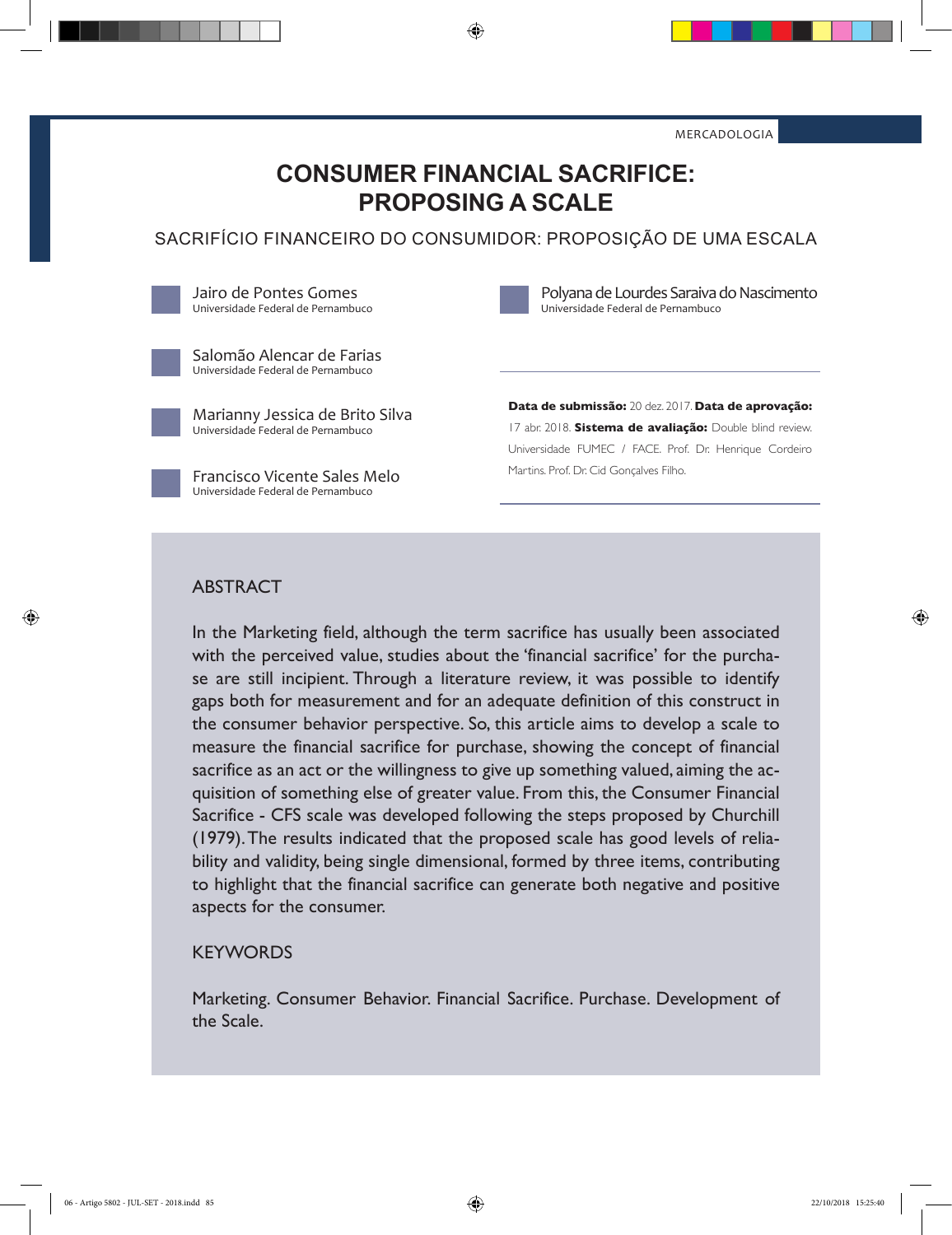### *RESUMO*

*No campo do Marketing, embora o termo sacrifício tenha sido associado ao valor percebido, os estudos sobre o "sacrifício financeiro" para a compra de um produto ainda são incipientes. Por meio de revisão da literatura, foram identificadas lacunas tanto para a medição quanto para uma definição adequada deste construto na perspectiva do comportamento do consumidor. Assim, este artigo objetivou desenvolver uma escala para medir o sacrifício financeiro para a compra, apresentando o conceito de que o sacrifício financeiro é o ato ou vontade de renunciar a algo valorizado, visando a aquisição de algo de maior valor. A partir disto, a escala Consumer Financial Sacrifice – CFS foi desenvolvida seguindo as etapas propostas por Churchill (1979). Os resultados indicaram que ela tem bons níveis de confiabilidade e validade, sendo unidimensional, formada por três itens, contribuindo para a conclusão de que o sacrifício financeiro pode gerar aspectos negativos e positivos para o consumidor.*

⊕

#### *PALAVRAS-CHAVE*

*Marketing. Comportamento do consumidor. Sacrifício financeiro. Compra. Desenvolvimento de Escala.* 

### **INTRODUCTION**

◈

Sacrifice is a construct specially explored in studies in the fields of anthropology, history and religion. Its meaning is complex because it implies a diversity of experiences related to the sacred, to give up something, to offer or to consecrate something or someone, among different things. In general, the act of sacrificing involves an element of suffering and moral transformation for those who perform it and/or for the sacrificed object or individual.

In the marketing field, sacrifice begins to be of interest of researchers at the end of the 1980s. From the study by Belk, Wallendorf and Sherry (1989), this construct was described as one of the possible characteristics and manifestations of the sacred. The authors turn to the understanding of the (des) sacralization processes inherent in consumer behavior. From this research, cultural aspects related to sacred, spiritual and religious consumption began to permeate the area's research (BELK; TUMBAT, 2005).

But it is not only in this religious sphere of consumption that it is possible to observe sacrificial practices. In general, sacrifice, as revealed by Shilling and Mellor (2013), can be perceived in three ways: a) as expenditure/cost/expense, considering that this expenditure is a producer of the sacred phenomenon (BATAILLE, 1989); b) as 'scapegoat' in a community (GIRARD, 1995), and c) as a transcendent exchange, when individuals give up/give away something of themselves or objects they possess in exchanges that are transcendental rather than merely utilitarian (SIMMEL, 1990). From this, it can be seen the three forms of sacrifice, to a greater or lesser extent, are acts of consumption in which something or someone is consumed, in a way that they

86 R. Adm. FACES Journal Belo Horizonte v. 17 n. 3 p. 84-99 jul./set. 2018. ISSN 1984-6975 (online). ISSN 1517-8900 (Impressa) http://dx.doi.org/10.21714/1984-6975FACES2018V17N3ART5802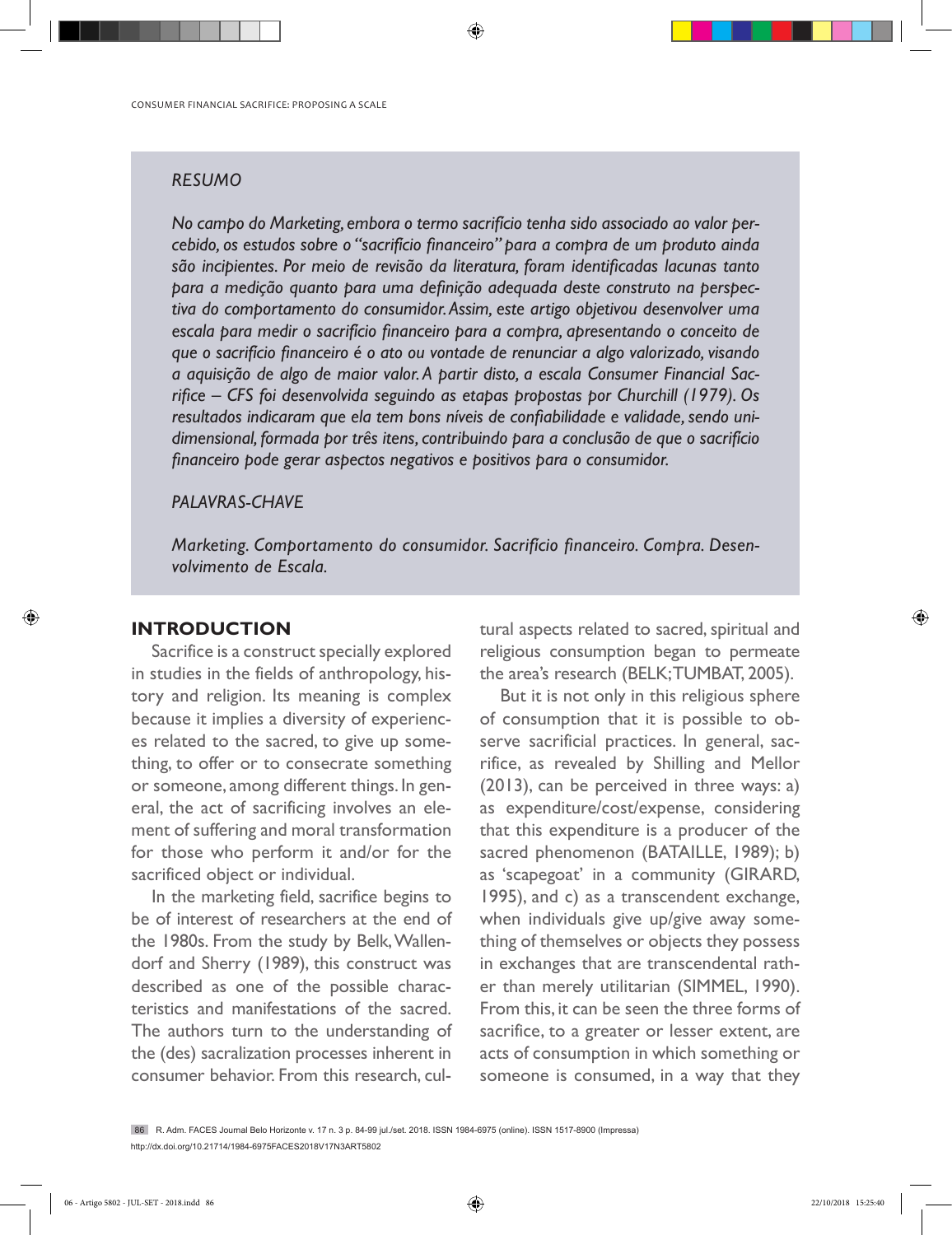are possible opportunities for research in the field of consumer behavior.

In the consumption perspective, the study of sacrifice is still justified by the very popularization of the term among the individuals of contemporary society. It is not difficult to find in the discursive manifestations of consumers the word in question when they want to refer to some kind of effort to achieve something. The sacrifice in (not) acquiring and (not) using a given product is part of the current vocabulary, permeated by financial and identity crises. Therefore, the analyzed construct encompasses and impacts the atmosphere of consumption, as well as the way in which a person behaves in it.

Some studies that indirectly adopt Bataille's (1989) expenditure perception to describe sacrifice can be observed, turning to the elements of cost and expense related to the purchase of a product. Liljander and Strandvik (1995), for example, understand the sacrifice made by the client to acquire a good or service as the cost and price effort, so that from this is valued product satisfaction. The purchase intention, therefore, is affected by this monetary sacrifice perceived by the consumer (FONG et al., 2015).

Even with a certain evolution in the field represented especially in the form of sacrifice as cost, research in the area of Marketing that approaches the sacrificial aspects in the consumption is still in need, especially when it is verified the popularization of the term in the social environment, used in a colloquial way. Most of the times, this construct is portrayed as a component of perceived value (e.g. DODDS; MONROE, 1985; FLINT; WOODRUFF; GARDIAL, 1997; LAPIERRE, 2000; TEAS; AGARWAL,

2000; WOODALL, 2003; LIN; WU; CH-UANG; KAO, 2007) rather than as an isolated element that has a direct influence on consumer behavior. In addition, the measurement of the sacrifice still presents itself as a gap in the area. In a survey conducted on ACR website (Association for Consumer Research), in July 2017, no results were identified using the terms "financial sacrifice scale". Using the same search procedure in the ProQuest database, no documents with the terms analyzed were identified. In Brazil, with the terms of the search was not manuscript identified in a Spell-database search with these terms. The lack of results in the searches performed is presented as a gap in the area, since the measurement implies the possibility of describing and accessing data to understand a certain phenomenon of interest. Therefore, it is understood the importance of the construction of measurement scales that are bases of sustentation for the development of the sciences (CHURCHILL, 1979).

Aiming to fill the gap described previously, this study searches to develop a scale for sacrifice in consumption from the perspective of expense related to the purchase of a product (financial sacrifice) proposed by Bataille (1989). Among consumer activities, buying is understood as a crucial element in the sacrificial perspective. Consumer decision-making involves analyzing the costs of buying or not buying a given product perceived by this individual. Such process is critical to understand consumer behavior and develop the composite marketing planning (ENGEL; BLACKWELL; MINIARD, 1995). Therefore, the proposed scale turns to the buying process. It is important to emphasize that, although sacrifice can contemplate different dimensions, this manuscript focused

R. Adm. FACES Journal Belo Horizonte v. 17 n. 3 p. 84-99 jul./set. 2018. ISSN 1984-6975 (online). ISSN 1517-8900 (Impressa) 87 http://dx.doi.org/10.21714/1984-6975FACES2018V17N3ART5802

◈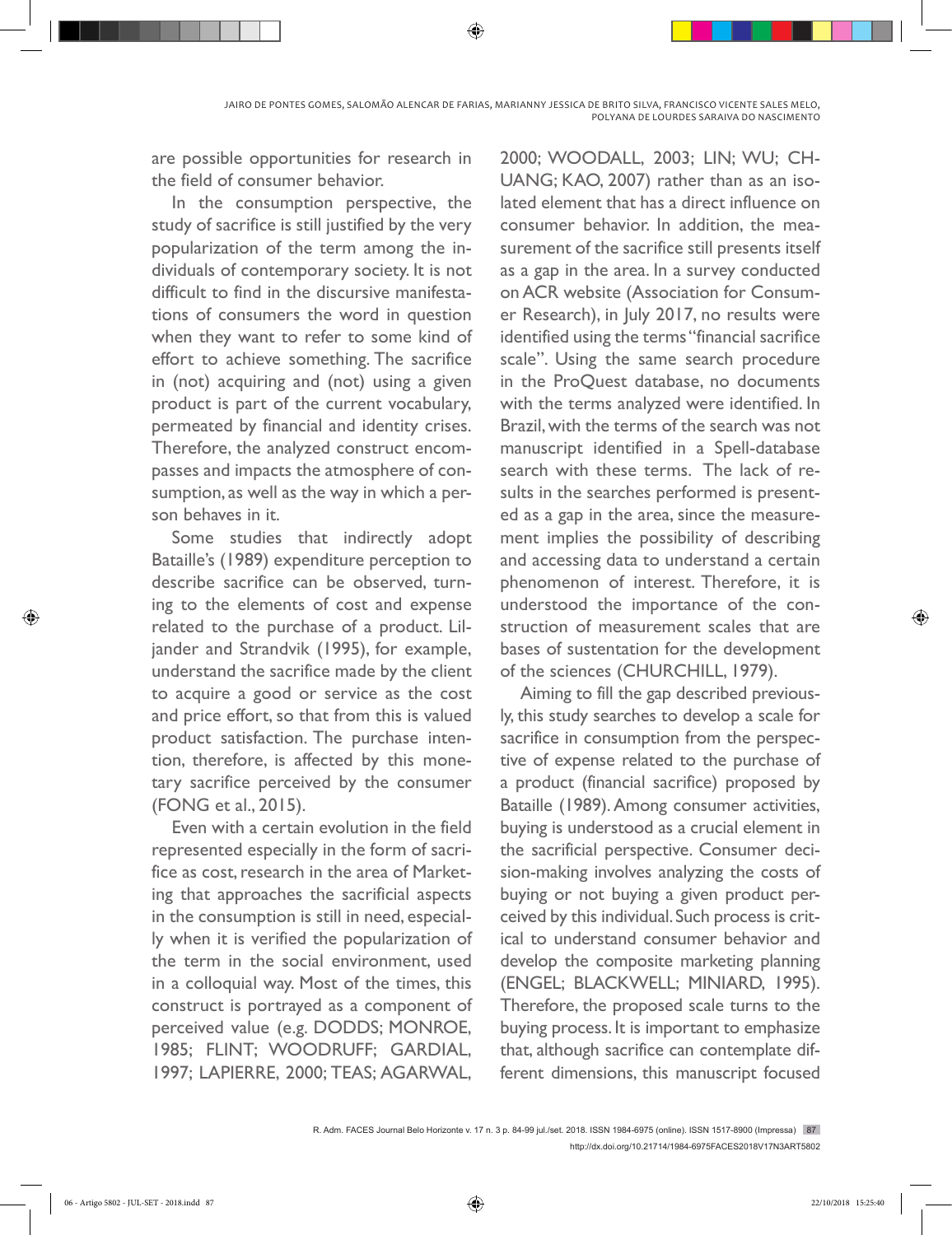only on the financial dimension, since it has a direct impact on the consumer purchase decision process. With this objective, it is sought to establish a base of support of the sacrifice in the Marketing area, collaborating with the increase of the production of international and national research focused on this theme.

To this end, this paper is divided as follows: in addition to the introduction, a section on sacrifice in the financial perspective is developed, followed by the elements of scale construction. Final considerations are pointed out at the end of the study.

# **The sacrifice and its financial perspective**

◈

Sacrifice means "to make sacred". That comes from the Latin word *sacrificere*, a junction of the terms *sacer* (sacred) and *facere* (do) (BADJE, 2005). Initially, its conceptualization was associated with religious issues and the search for a change from a person or object of the profane domain to the transcendent domain and worship of God (MATEUS, 2008). For Belk, Wallendorf and Sherry Jr. (1989), the individual gives up something important, in order to establish a contact with the sacred. In this perspective, sacrifice prepares the individual for a communion with the sacred experience, reinforcing the extraordinary character that it possesses.

In consumption, sacrifice may involve monetary or non-monetary elements (DODDS; MONROE; GREWAL, 1991; LAPIERRE, 2000). For example, perceived benefits and sacrifices can be built from the intrinsic and extrinsic attributes of the product, including texture, quality, price, performance, service, and brand (ZEITHAML, 1988). In particular, as Fong et al. (2015) highlight, most marketing literature points out that the purchase intention is affected by the perceived monetary sacrifice by the consumer.

◈

Therefore, the study of sacrifice in consumption involves the perspective of value perception. This is an element associated with what the individual gives and receives in the purchase of a good or service. Some authors treat this theme with greater emphasis, such as: Zeithaml (1988) who developed an exploratory study to elaborate a conceptual model of the relationship between price, quality and value perceived by consumers: Dodds, Monroe and Grewal (1991) studied the effect of price, brand, and store information on consumer perceptions of quality, value, and willingness to purchase the good or service. In addition, Caruana, Money and Berthon (2000) developed an exploratory research to understand if value acts as a moderator between quality of service and customer satisfaction. Lastly, by performing two experiments, Teas and Agarwal (2000) studied the relationship of extrinsic effects (price, brand name, store name and country of origin) in consumer perception of quality, sacrifice and value.

New studies emerged from these authors perspective, such as: Woodall (2003) who developed a dimensions of perceived value summary, and identified among these several types of sacrifice (including the monetary) linked to time consumption, Sumaedi, Bakti and Yarmen (2012) studied the relationship between consumer behavioral intentions and other latent factor (like satisfaction, perceived value, perceived sacrifice) and service quality, Chang (2013) who studied the processing motivation to price perception, by highlighting the influence of fluency

88 R. Adm. FACES Journal Belo Horizonte v. 17 n. 3 p. 84-99 jul./set. 2018. ISSN 1984-6975 (online). ISSN 1517-8900 (Impressa) http://dx.doi.org/10.21714/1984-6975FACES2018V17N3ART5802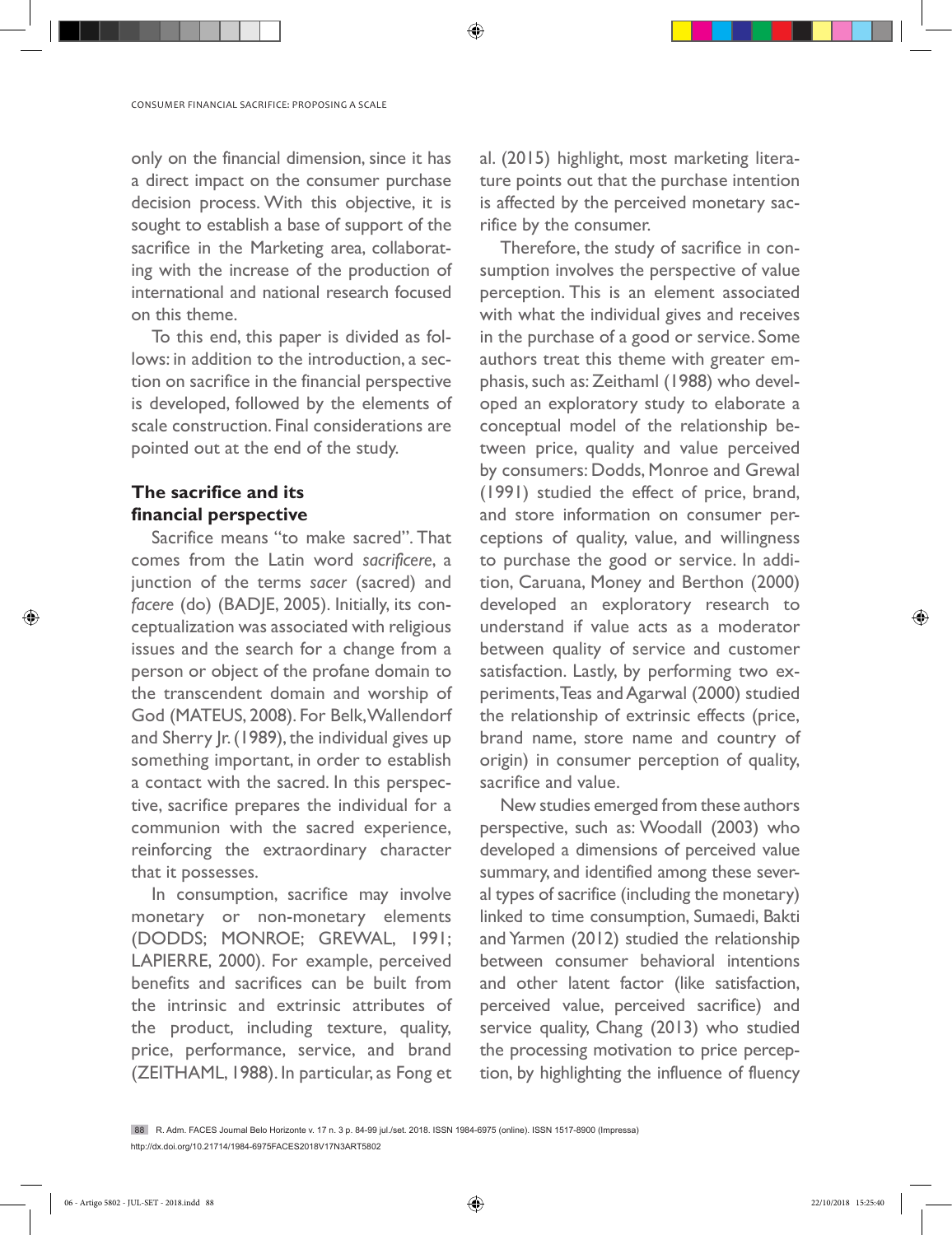on price-perceived quality, price-perceived monetary sacrifice or purchase intention, and Tseng (2016) who, in one of his experiments, analyzed the relationships among a green promotion setting, perceived nonmonetary and monetary sacrifice, and purchase intention toward the list price.

In this sense, the concept of consumer value is subdivided in two dimensions of behavior; they are: economic dimension, which involves the prices perceived in the transaction, and the psychological dimension, which encompasses the emotional and cognitive influence of the elements (CURRÁS et al., 2015). As in the perception of value, sacrifice in consumption also involves two dimensions, already described previously as monetary and non-monetary. In this perspective, Lapierre (2000) states that customer sacrifice is defined as the global monetary and non-monetary costs invested in completing a transaction or developing a relationship with a supplier.

This perception of value of the product means to compare the quality and benefits associated with the sacrifices related to the payment of the price requested for that good (MONROE, 1990). It is important to note that the price of a good, can provide several important information for the consumer. Thus, when assessed negatively, it represents an economic sacrifice (FONG et al., 2015).

Based on the understanding of sacrifice, developed by the authors cited in this article, a conceptualization of financial sacrifice for purchase was established with the purpose of constructing and validating a measurement scale. In this perspective, the sacrifice of buying a product is defined as the act or the willingness to give up something valued, aiming at the acquisition of another.

# **Scale Construction: Consumer Financial Sacrifice (CFS)**

With the purpose of proposing a scale to measure the financial sacrifice in the product acquisition, it was adopted the perspective of Churchill (1979), a classic proposal in the development of scales in the Marketing area. A review of the literature related to sacrifice in different fields was carried out, but with focus on marketing and consumer behavior. After that, it was started to develop the scale carefully following Churchill (1979) proposed steps, as follow.

## *Step 1: Construct domain specification*

The initial step consisted in the effort of defining the construct boundaries and analyzing its possible dimensionalities. According to Churchill (1979, p. 67) "It is imperative that researchers consult the literature when conceptualizing constructs and specifying domain". For this, a bibliographic research was carried out contemplating the main elements of the sacrifice construct. A total of 68 papers were evaluated in different areas of knowledge (anthropology, sociology, psychology, economics and marketing), from which it was possible to conceptualize the financial sacrifice for the purchase of a product, as previously presented. The main conceptions of the sacrifice found in the bibliographic research are shown in Table 1.

In this research, considering the attributes of the construct, sacrifice was defined as a one-dimensional element (because it represents a general measure), a multiple reflexive type, and its measurement was performed by items that reflect the effects on the construct variation.

⊕

R. Adm. FACES Journal Belo Horizonte v. 17 n. 3 p. 84-99 jul./set. 2018. ISSN 1984-6975 (online). ISSN 1517-8900 (Impressa) 89 http://dx.doi.org/10.21714/1984-6975FACES2018V17N3ART5802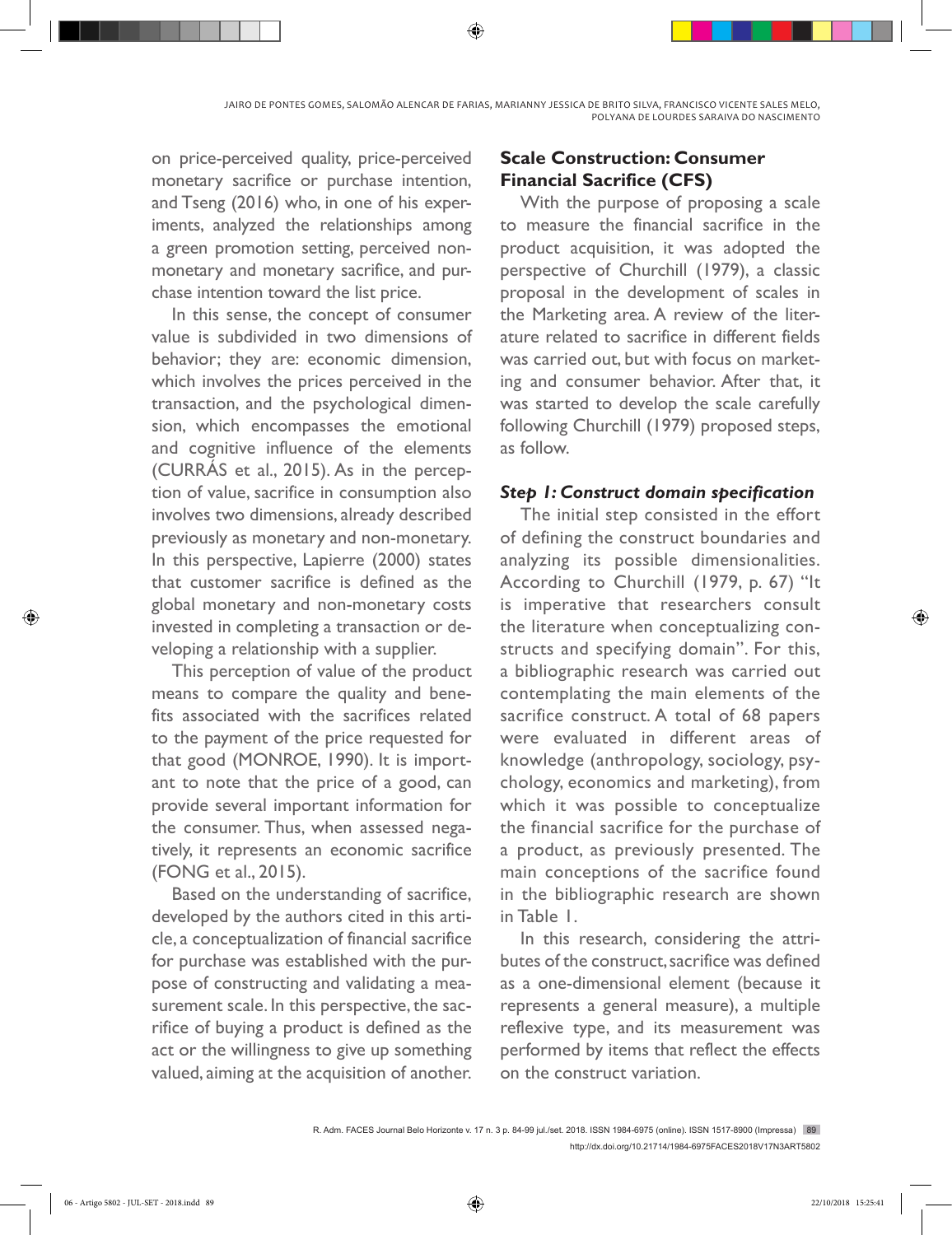◈

CONSUMER FINANCIAL SACRIFICE: PROPOSING A SCALE

| <b>Author</b>    | Year | <b>Sacrifice Conception</b>                                                                                      | <b>Study Field</b> |  |
|------------------|------|------------------------------------------------------------------------------------------------------------------|--------------------|--|
| Sykers           | 1748 | Whatever is given or offered in a Solemn manner immediately to God, 'so as                                       | Anthropology       |  |
|                  |      | that Part of it or the Whole is consumed'.                                                                       |                    |  |
| Smith            | 1894 | Communion between the god and his worshippers by joint participation in the                                      | Anthropology       |  |
|                  |      | living flesh and blood of a sacred victim.                                                                       |                    |  |
|                  |      | Sacrifice is a religious act which, through the consecration of a victim, mod-                                   |                    |  |
| Hubert & Mauss   | 1897 | ifies the condition of the moral person who accomplishes it or that of certain                                   | Anthropology       |  |
|                  |      | objects with which he is concerned.                                                                              |                    |  |
| Evans-Pritchard  | 1956 | A way of doing business between gods and men. A bargain is struck. There is                                      | Anthropology       |  |
|                  |      | an exchange.                                                                                                     |                    |  |
| Zeithaml         | 1988 | Sacrifice as a component of price and quality perception.                                                        | Marketing          |  |
| <b>Bataille</b>  | 1989 | Sacrifice restores to sacred world that which servile use has degraded, ren-<br>dered profane.                   | Economics          |  |
|                  |      | The sacrifice is represented by the selling price and all subsequent costs to                                    |                    |  |
| Monroe           | 1990 | the customer of acquiring, installing, maintaining, and using the product over                                   | Marketing          |  |
|                  |      | its useful life.                                                                                                 |                    |  |
|                  |      | The economic exchange - whether it is of objects of labor or labor power in-                                     |                    |  |
| Simmel           | 1990 | vested in objects - always signifies the sacrifice of an otherwise useful good,                                  | Economics          |  |
|                  |      | however much eudaemonistic gain is involved.                                                                     |                    |  |
| Freud            | 1996 | A form of renunciation of something that has value to the individual.                                            | Psychology         |  |
| Van Lange et al. | 1997 | The propensity to give up immediate self-interest to promote the well-being of<br>a partner or relationship.     | Psychology         |  |
| Pine & Gilmore   | 2000 | The customer sacrifice is the gap between what a customer settles for and<br>what he wants exactly.              | Marketing          |  |
|                  |      | Customer sacrifices are the overall monetary and non-monetary costs that the                                     |                    |  |
| Lapierre         | 2000 | consumer invests in giving to the supplier in order to complete a transaction.                                   | Marketing          |  |
|                  |      |                                                                                                                  |                    |  |
| Lacan            | 2005 | The sacrifice is destined the capture of the other as such in the network of<br>desire.                          | Psychology         |  |
|                  |      |                                                                                                                  |                    |  |
| <b>Mateus</b>    | 2008 | Sacrifice is the self-denial of something under the perspective of achieving it<br>more intensely and increased. | Sociology          |  |
|                  |      |                                                                                                                  |                    |  |
|                  |      | Sacrifice is a transformational behavior that evokes a sense of meaningful                                       | Marketing          |  |
| Matear           | 2014 | personal loss, and is performed for the benefit of the relationship in which the                                 |                    |  |
|                  |      | act is embedded.                                                                                                 |                    |  |

| <b>TABLE 1 – Sacrifice Definitions</b> |  |
|----------------------------------------|--|
|----------------------------------------|--|

Search: elaborated by the authors.

## *Step 2: Generating Items and Validating Content*

The second step was characterized by the activities of item generation (CHURCHILL, 1979) and validation of face and content (COSTA, 2011). For that, the reflective nature of the construct and the definition presented previously were considered. Based on an exploratory study operationalized through a theoretical study and a focus group (performing in July 2015) composed of marketing and consumer behavior specialists, it was possible to list 19 items to compose the proposed scale. Then the items were submitted to the evaluation of nine marketing specialists (3 PhD and 6 PhD students). For Churchill (1979), the use of focus groups can bring advantages at the item-generation stage and the use of specialists to evaluate the development of scaling items has been commonly used in marketing (e.g. ZAICHKOWSKY, 1985; BABIN; BURNS, 1998).

90 R. Adm. FACES Journal Belo Horizonte v. 17 n. 3 p. 84-99 jul./set. 2018. ISSN 1984-6975 (online). ISSN 1517-8900 (Impressa) http://dx.doi.org/10.21714/1984-6975FACES2018V17N3ART5802

◈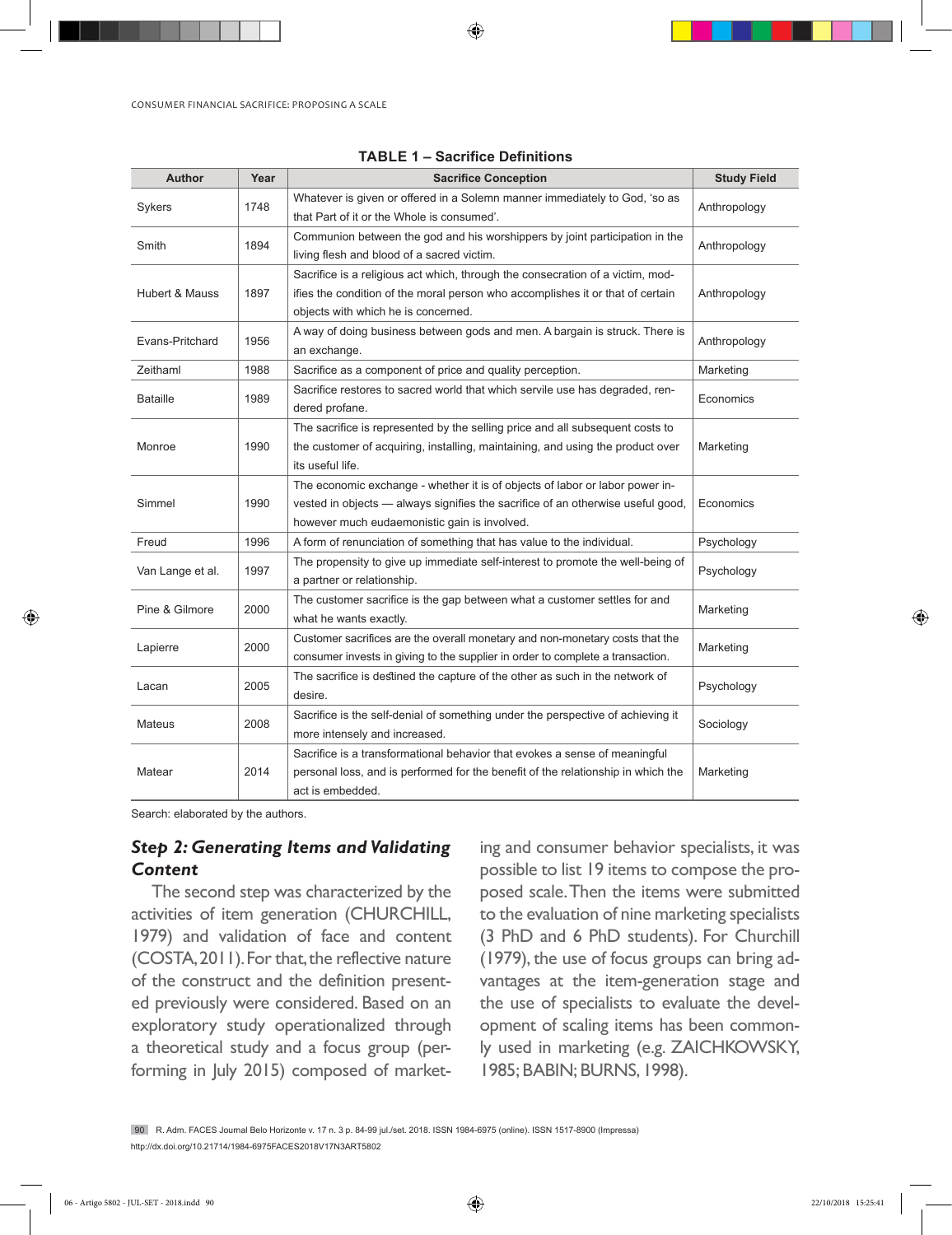The items in which six or more of the nine reviewers rated as representative of the construct were maintained for the next stage of scale development. This process resulted in 11 items, out of 19 originally submitted. Subsequently, the 11 items were sent for evaluation by two PhDs in marketing, which resulted in four rounds of evaluation, incorporation of suggestions, modification and new submission for evaluation. At the end of this process, 10 items remained that were considered fit to be included in the measurement instrument. The finds from literature were also considered to validate this step.

#### *Step 3: Decisions about responses*

In the process of deciding which scale of inquiry would be used for items, a 7-point type Likert scale was used, ranging from 1 (totally disagree) to 7 (totally agree). This type of scale is widely used in the social sciences (DEVELLIS, 2003) because it presents, among other advantages, psychometric consistency and easiness of the respondents to indicate their degree of agreement with the affirmative (COSTA, 2011). Also, respondents tend to have a good comprehension of this scale format.

## *Step 4: Construction of the research instrument*

The construction of the instrument was characterized as the finalization of the decisions made in the content and face validation phases, and the choice of the verification scale. Therefore, a pre-test was applied with nine consumers, with different profiles of gender, age, profession and income, where difficulties were detected in the understanding of two questions, which were excluded from the questionnaire. Finally, the final instrument was composed of 8 items, as shown in Table 2.

In the elaboration of the instrument for the data collection phase, the questions were randomly distributed, with content (8 questions), socioeconomic (5 questions), and demographic (7 questions) items.

## *Step 5: First sampling activity*

The purpose of this stage was to generate a first data collection that would enable exploratory tests to be performed, aiming at the purification of the measurement instrument (as demonstrated in step 6 below).

The first data collection was performed in August 2015 from an online questionnaire, whose link was disclosed through social networks and e-mail, and used as a product to measure the purchase of a smartphone. The decision to choose this product to compose the questionnaire

| Code            | <b>Scale Items</b>                                                              |
|-----------------|---------------------------------------------------------------------------------|
| SF <sub>1</sub> | do not mind compromising my finances<br>To buy                                  |
| SF <sub>2</sub> | am willing to save part of my income<br>To buy                                  |
| SF <sub>3</sub> | give up activities that bring me pleasure<br>To buy                             |
| SF <sub>4</sub> | I change my shopping routine to save money<br>To buy                            |
| SF <sub>5</sub> | I am looking to demonstrate status with the groups I am a part of<br>When I buy |
| SF <sub>6</sub> | As I strive to buy<br>I am rewarded for the satisfaction of possessing it       |
| SF <sub>7</sub> | in a store, I do not mind wasting too much time<br>To buy                       |
| SF <sub>8</sub> | I want, I am willing to do overtime at work<br>To buy                           |

**TABLE 2 – Items proposed for the scale of sacrifice to buy a good**

Search: elaborated by the authors.

R. Adm. FACES Journal Belo Horizonte v. 17 n. 3 p. 84-99 jul./set. 2018. ISSN 1984-6975 (online). ISSN 1517-8900 (Impressa) 91 http://dx.doi.org/10.21714/1984-6975FACES2018V17N3ART5802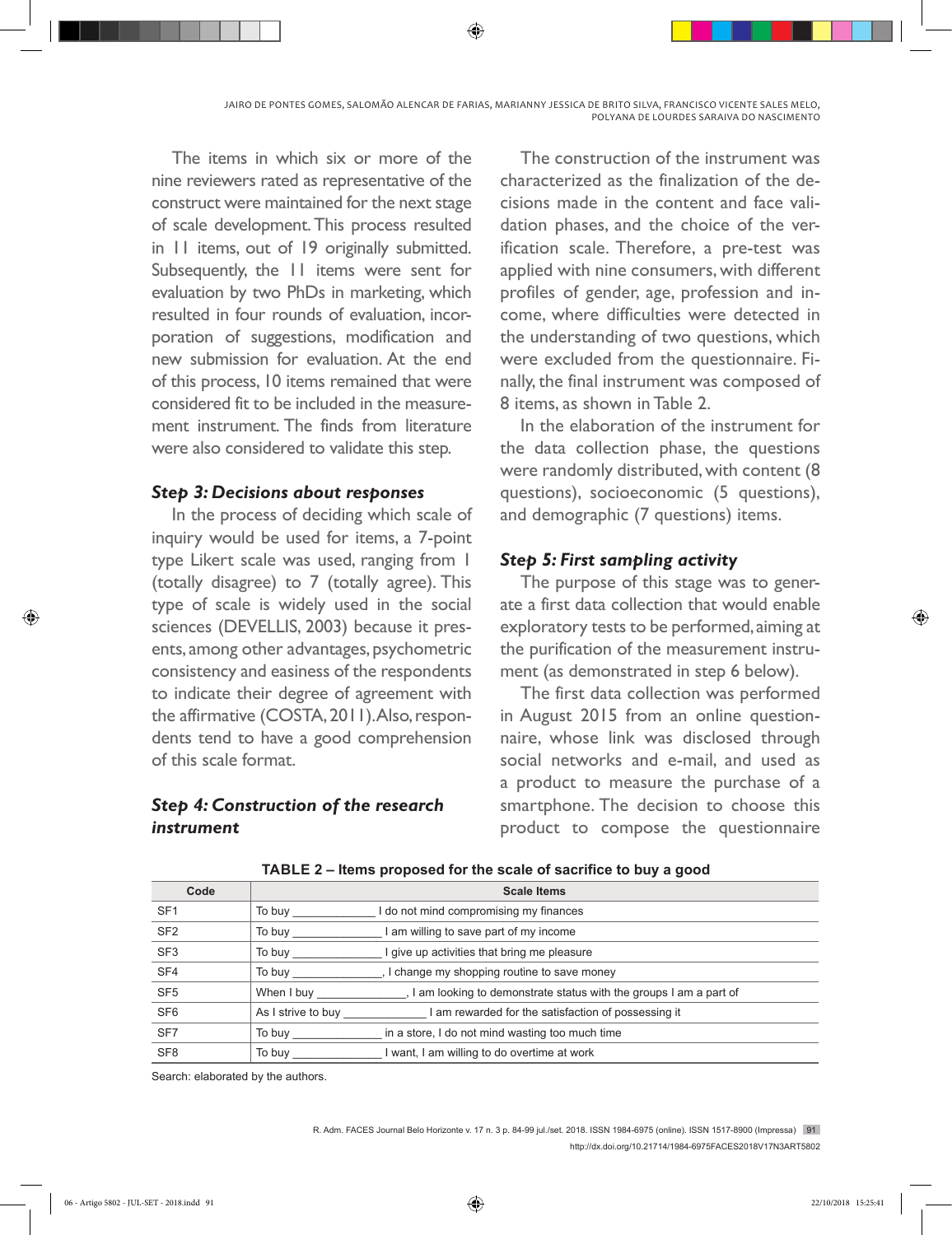was mainly motivated by the wide use of cell phones by different consumer profiles. In addition, the smartphone is one of the most desired items for retail purchases, so that the number of cellphones in use in the world has gone from 7 billion according to International Telecommunications Union (ITU, 2015). With regard to online data collection, Lefever, Dal and Matthíasdóttir (2007) state that the online data collection carries the potential of accessing a large and geographically distributed population. There are two main advantages in the process of data collection via the internet, the first is related to cost reduction (COUPER; ROWE, 1996; BETHLEHEM, 2010) and the second refers to the speed of its driving (BETHLEHEM, 2010; GUNTER et al., 2002).

As an initial procedure of analysis, the adequacy of the data was verified in order to identify unanswered questions, errors and / or discrepant values. Therefore, three questionnaires with missing or discrepant values were excluded. At the end of this process, a total of 145 valid questionnaires were obtained. In the sample, 74 (51.0%) were women and 80 (55.2%) were unmarried. Almost all of the respondents, 144 (99.3%) respondents have higher education level (incomplete, complete or postgraduate). The age varied from 19 to 60 years, with family income between R

\$ 600,00 and R \$ 30,000.00. Such sample composition indicated suitability in terms of heterogeneity, which ensured adequate and necessary conditions for carrying out the next step.

#### *Step 6: Scaling refinement procedures*

At this stage, the data was processed and analyzed aiming to proceed to the first sequence of refinement of the scale. Its operation consisted in analyzing the behavior of the measurement items eliminating those that did not present a bivariate correlation psychometric adequacy, internal consistency and factorial adequacy. In order to do so, the bivariate correlation matrix (Pearson) was extracted from the set of items, the results of which are shown in Table 3. The correlation matrix analysis showed that some measurements presented statistically null values ( $p$  <0.05). Considering the assumption that items should be reflective of the latent construct, it is understood from this analysis that items with a factorial load of less than 0.3 (items SF6, SF7 and SF8) should be candidates for scale elimination. Thus, it was decided that in the next phases of analysis these items would be eliminated.

As a form of appreciation and adjustment of the consistency of the measure and possible exclusion of items, two rounds of anal-

| TADLE J – CONGIGNON OF RENIS SER |                 |                 |                 |      |                 |                 |                 |
|----------------------------------|-----------------|-----------------|-----------------|------|-----------------|-----------------|-----------------|
| Code                             | SF <sub>1</sub> | SF <sub>2</sub> | SF <sub>3</sub> | SF4  | SF <sub>5</sub> | SF <sub>6</sub> | SF <sub>7</sub> |
| SF <sub>2</sub>                  | 0,52            |                 |                 |      |                 |                 |                 |
| SF <sub>3</sub>                  | 0,57            | 0,54            |                 |      |                 |                 |                 |
| SF <sub>4</sub>                  | 0,53            | 0,44            | 0,59            |      |                 |                 |                 |
| SF <sub>5</sub>                  | 0,39            | 0,38            | 0,42            | 0,29 |                 |                 |                 |
| SF <sub>6</sub>                  | 0,13            | 0,14            | 0,16            | 0,22 | 0,03            |                 |                 |
| SF <sub>7</sub>                  | 0,13            | 0,21            | 0,38            | 0,22 | 0,32            | 0,11            |                 |
| SF <sub>8</sub>                  | 0,18            | 0,08            | 0,15            | 0,14 | 0,23            | 0,19            | 0,36            |

**TABLE 3 – Correlation of items set**

◈

Search: elaborated by the authors.

92 R. Adm. FACES Journal Belo Horizonte v. 17 n. 3 p. 84-99 jul./set. 2018. ISSN 1984-6975 (online). ISSN 1517-8900 (Impressa) http://dx.doi.org/10.21714/1984-6975FACES2018V17N3ART5802

◈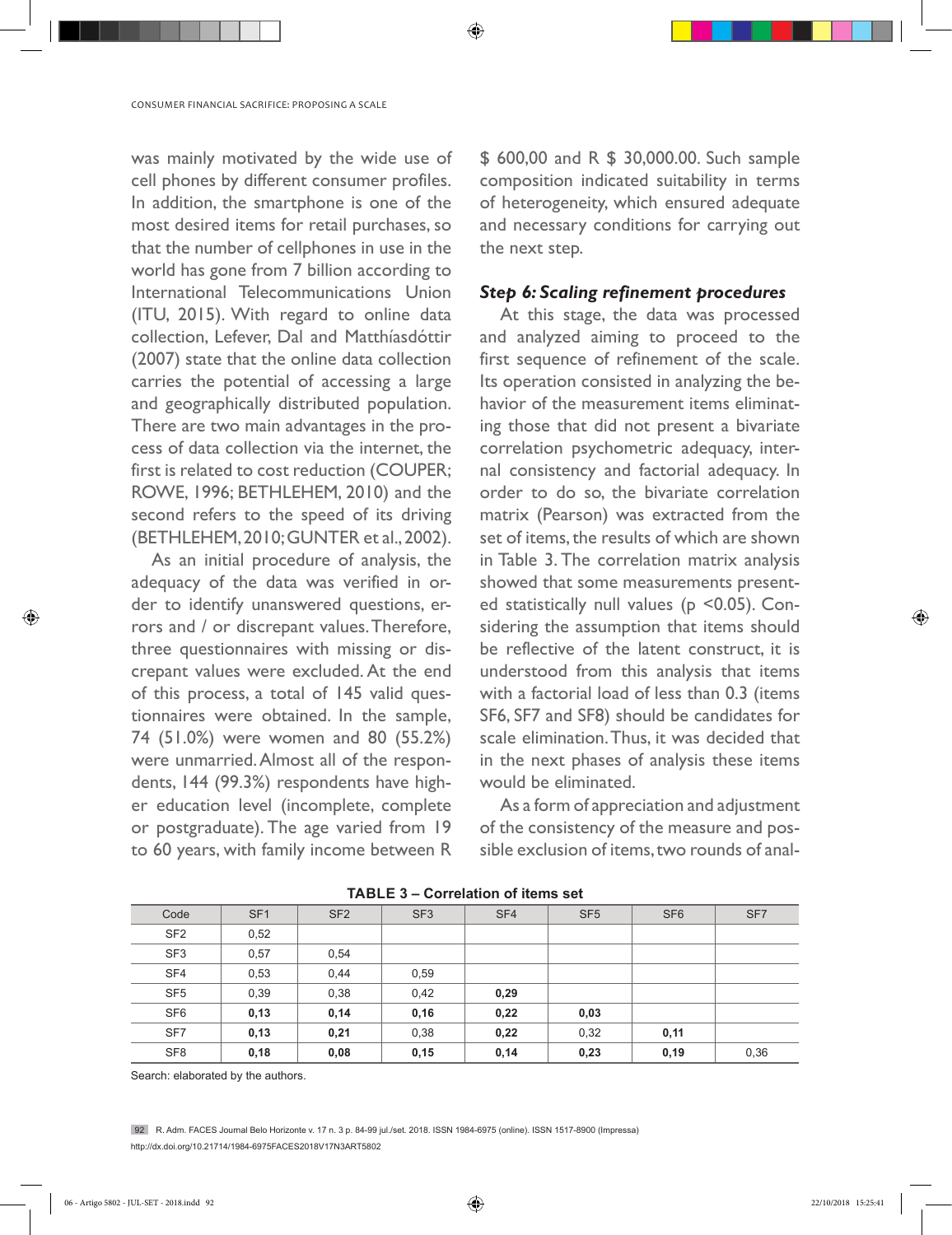JAIRO DE PONTES GOMES, SALOMÃO ALENCAR DE FARIAS, MARIANNY JESSICA DE BRITO SILVA, FRANCISCO VICENTE SALES MELO, POLYANA DE LOURDES SARAIVA DO NASCIMENTO

⊕

ysis were performed: a) data adequacy test for factorial analysis (Kaiser-Meyer-Olkin test (KMO) and Bartlett's sphericity test); B) Exploratory Factor Analysis (EFA) and; C) reliability test (Cronbach's Alpha). At the end of this process, the best fit (without item SF5) presented the following results: Kaiser-Meyer-Olkin test of sampling adequacy ( $KMO = 0.798$ ) and Bartlett's sphericity ( $\chi^2$  = 191,821, df = 6, p <0.001), demonstrating the adequacy of the data for factorial analysis (HAIR JR., 2005).

In the extraction of factors, only one eigenvalue above 1, as predicted was observed, with a variance extracted from 64.81%, a value considered satisfactory. In the internal consistency verification procedure, a measure of the reliability of the scale, a Cronbach alpha value of 0.818 was obtained, which suggests that the set of items presents a good internal consistency.

The results of the factorial scores and commonalities of each variable are shown in the Table 4. In order to extract the factors, it was used the main components method (with number of factors defined by size eigenvalues greater than 1) and orthogonal rotation by the varimax method. In the results of the factorial scores of variables and commonalities, it was possible to observe that all items presented high scores (above 0.7), a fact that indicates a good fit in the factorial structure.

In view of the set of analyzes carried out (correlation, exploratory factorial and

Cronbach's alpha), it was identified that after the elimination of some items, the final result signaled that the remaining items are consistent and adequate for measuring the financial sacrifice construct for purchase. However, Churchill (1979) suggests that this first purification process is not enough to consider the items as valid to measure the construct, so it is necessary to develop new field activity, as described below.

## *Step 7: Additional fieldwork*

After consolidating the previous steps, the model used foresees the accomplishment of additional field works in order to carry out new tests with the scale and, if necessary, to perform a new cleaning purification of the items. In this sense, a new version of the scale was developed contemplating only the remaining items of the previous stages (SF1, SF2, SF3 and SF4), adding questions related to economic and social profile of the interviewees.

In search to have a sample of participant with adequate profile of consumers who carry out sacrifice to buy smartphones, the data collection was performed at natural settings (churches, schools, colleges and academies), and at the internet with a link available in social networks. The decision to use the internet too for data collection in this second round was justified by the significant index of online purchases of smartphone. The questionnaires were applied in the months of April, May and June of 2016.

| Code            | Scale Items                                                      | Scor. | Com.  |
|-----------------|------------------------------------------------------------------|-------|-------|
| SF <sub>1</sub> | To buy a smartphone, I do not mind compromising my finances      | 0.813 | 0.661 |
| SF <sub>2</sub> | To buy a smartphone, I am willing to save part of my income      | 0.769 | 0.592 |
| SF <sub>3</sub> | To buy a smartphone, I give up activities that bring me pleasure | 0.843 | 0.711 |
| SF <sub>4</sub> | To buy a smartphone, I change my shopping habits to save money   | 0.793 | 0,628 |

**TABLE 4 – Scores and commonalities**

Search: elaborated by the authors.

R. Adm. FACES Journal Belo Horizonte v. 17 n. 3 p. 84-99 jul./set. 2018. ISSN 1984-6975 (online). ISSN 1517-8900 (Impressa) 93 http://dx.doi.org/10.21714/1984-6975FACES2018V17N3ART5802

⊕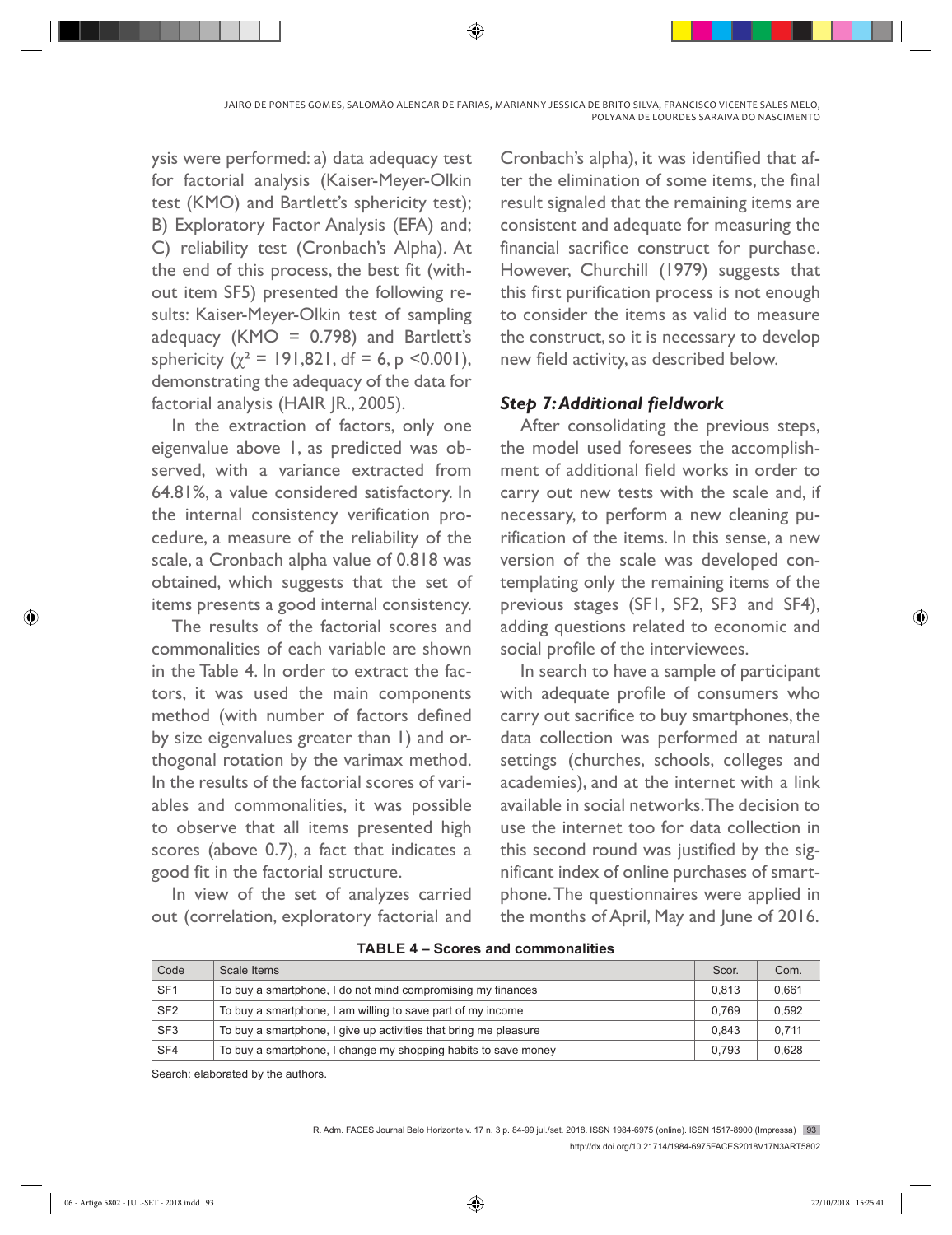At the end of the data collection process, 282 questionnaires were obtained, 12 of which were considered invalid due to lack of data or discrepant values. Thus, the final sample consisted of 270 valid questionnaires with a profile composed of 143 (53%) women, 187 (69.3%) singles and 62 (23%) indicated having children.

Regarding the level of formal education, 8 (3%) had a completed elementary education or an incomplete secondary school, 107 (39.6%) had a completed high school or incomplete superior education, 63 (23.3%) with a university degree or incomplete specialization and, 92 (34.1%) postgraduate. Age ranged from 18 to 67 years, with a socioeconomic classification distributed as follows: 40 (14.8%) belonging to class A, 151 (55.9%) of classes B1 and B2, 71 (26.3% ) of classes C1 and C2, and 8 (3%) considered as belonging to classes D/E. In general, it can be said that the sample has heterogeneous characteristics suitable for the appropriate analyzes in this second sampling process.

# *Step 8: Additional Scale Purification Procedures*

The objective of this step was to apply confirmatory factor analysis procedures to the new set of data (Table 5). For this step, a statisctical packaged well known in social sciences was used, since it allows the factorial extraction with an additional set of adjustment measures and hypothesis tests on the factorial scores. After verification of the interactions, it was decided to eliminate item SF1, as it presented a lower factor score and allowed the aggregate improvement in the adjustment measures. The final scale therefore included 3 items.

The results presented in Table 5 indicate a good adequacy of the scores (all above 0.59 and statistically non-zero). Adjustment measures are within the limits suggested in the literature, except for the p-value of the chi-square test and RMSEA.

| <b>VARIABLES</b>                                                       |                 |                            | $CR^*$     |
|------------------------------------------------------------------------|-----------------|----------------------------|------------|
| Panel 1 - Factorial Items and Scores                                   |                 |                            |            |
| SF2 - To buy a smartphone, I am willing to save part of my income      |                 | 0,726                      | 7,390      |
| SF3 - To buy a smartphone, I give up activities that bring me pleasure |                 | 0,592                      | 7,270      |
| SF4 - To buy a smartphone, I change my shopping routine to save money  |                 | 0,740                      | $**$       |
| Panel 2 - Adjustment Measures                                          |                 |                            |            |
| Adjustment Measure                                                     | <b>Observed</b> | <b>Fitness requirement</b> |            |
| Chi-square $(x2)$                                                      | 4,312           |                            |            |
| Degrees of Freedom (glm)                                               | 1               | $\overline{\phantom{a}}$   |            |
| Reason x2/glm                                                          | 4,312           | < 5,000                    |            |
| p-value                                                                | 0,038           | >0,050                     |            |
| Quality adjustment index - GFI                                         | 0,990           | >0.900                     |            |
| Comparative adjustment index - CFI                                     | 0,980           | >0.900                     |            |
| Tucker-Lewis Index - TLI                                               | 0,939           | >0.900                     |            |
| Regulated adjustment index - NFI                                       | 0,974           | >0.900                     |            |
| Root Mean Square Error of Approximation - RMSEA                        | 0,111           | < 0.080                    |            |
| Variance explained                                                     | 64,60%          |                            | $> 50\%$ - |

#### **TABLE 5 – Confirmatory Factorial Analysis**

⊕

Note: \* Significance at p <0.001; \*\* Item with score set to 1.

Search: elaborated by the authors.

94 R. Adm. FACES Journal Belo Horizonte v. 17 n. 3 p. 84-99 jul./set. 2018. ISSN 1984-6975 (online). ISSN 1517-8900 (Impressa) http://dx.doi.org/10.21714/1984-6975FACES2018V17N3ART5802

⊕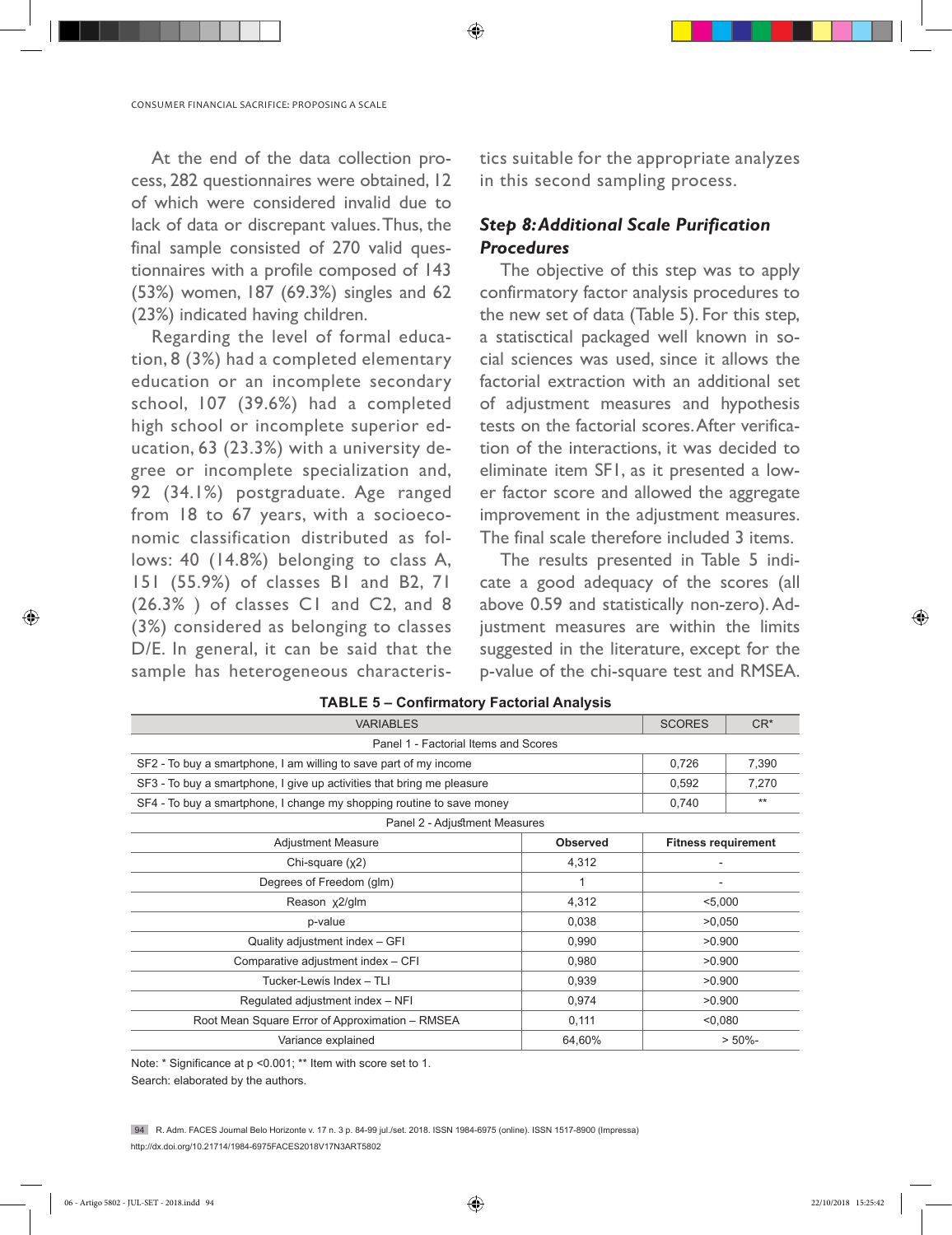According to Costa (2011), in the case of p-value, the presented result is characterized as common in works with relatively large samples, which motivates the use of other measures. For RMSEA, Weston and Gore (2006) argue that sample size and complexity influence the appropriate cutoff values. In this sense, cutting criteria can result in incorrect rejection of acceptable models when sample sizes are smaller than n = 500 and when models are not complex, as in the case of this research. Thus, it is important to check the set of indicators for a better evaluation. In these terms, it is understood that the results indicate a good fit of the sample of items to measure the latent construct.

As noted by Dodds, Monroe and Grewal (1991), and Lapierre (2000), sacrifice in consumption involves both monetary and non-monetary aspects. In the scale, two items (SF2 and SF4) are directly linked to the financial aspect in the act of sacrificing. In turn, item SF3 brings the renunciation aspect also reinforced by Bataille (1989) in conceiving sacrifice as cost. This element intertwines the financial element, reinforcing the transcendental aspect related to the pleasure already described by Simmel (1990).

# *Step 9: Validity and reliability analysis of the final scale*

This step is considered one of the most important, since it aims to confirm the characteristics of validity and reliability. Convergent and discriminant validities are usually presented. With regard to the convergent validity (points out the adequacy of the set of items in terms of repeated measures of the construct), the critical ratio (CR) values of the statistical output were adopted as reference. In this sense, it was

observed that all values were statistically non-zero (p <0.05), which indicates the existence of a variation of the items coming from the latent construct. Confirmation of this verification indicates that evidence of convergent validity has been achieved (MOUTINHO; HUARNG, 2012).

In relation to the discriminant validity (which indicates the degree to which two measures are different), it was not possible to carry out such an evaluation because the construct was measured in a unidimensional manner, in accordance with the proposed objectives.

Finally, the reliability analysis was done by internal consistency analysis, using the Cronbach alpha coefficient. The final value of the three items was 0.726, which indicates a good and accepted internal consistency in the set of items.

# *Step 10: Developing standards and recommendations*

This last stage consists in the development of recommendations for scale application. It is considered that although the scale has been applied in the purchase of a specific good, it is possible to use it to verify the sacrifice for the purchase of different products. In the instrument, the recommendation is for items to be randomly distributed. It is also suggested the use of a 10-point verification scale, since these always present good results (MATELL; JACOBY, 1971).

## **FINAL CONSIDERATIONS**

The proposal developed in this study was to design a scale for measuring financial sacrifice for the purchase of a product. The results presented here indicate that the objective of the research was sat-

R. Adm. FACES Journal Belo Horizonte v. 17 n. 3 p. 84-99 jul./set. 2018. ISSN 1984-6975 (online). ISSN 1517-8900 (Impressa) 95 http://dx.doi.org/10.21714/1984-6975FACES2018V17N3ART5802

◈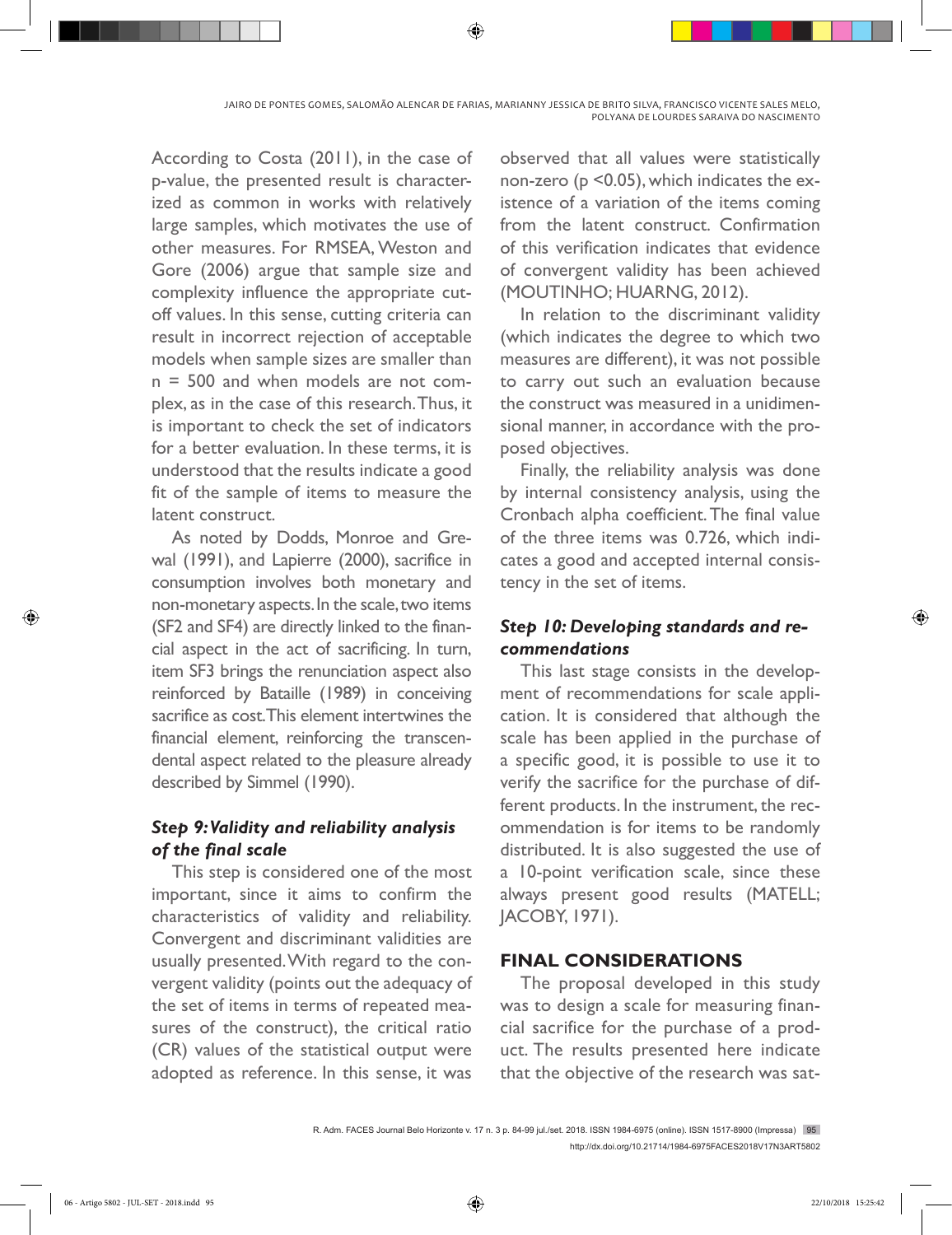isfactorily achieved, with the development of a metric based on three items (affirmations), using a Likert-type verification scale. The result, obtained by means of analyzes and refinements, is presented in Table 6, set out below.

In general terms, the items (statements) presented in Table 6 are linked to the negative feeling of loss due to the financial difficulty. The first statement refers to the effort to sacrifice the benefits of a present purchase in the light of a future acquisition to obtain a greater benefit. Similarly, the second item of the scale seeks to measure the importance that the individual attributes to the desired product. We assume that the greater this importance, the greater the tendency for the financial sacrifice to be realized. Finally, the third affirmation seeks to measure the predisposition to change the buying routine: the greater the willingness to change this routine, the greater will be the tendency of the individual to realize the financial sacrifice. The three items of the scale goes along with the one presented by Gomes (2018), when affirming that the sacrifice for purchases is a willingness to give up something that is valued (monetary or otherwise) to obtain some benefit (emotional and / or material) of greater importance.

The results of this paper have practical implications for retail, insofar as the scale can be used to measure the sacrifice performance by clients, thus facilitating the development of actions that may reduce the possible perceived negative effects of the sacrifice act and reinforce the positive ones. In the current economic scenario, with scarce resources, wants and needs of consumers are often translated into a sacrifice to buy, which, among other things, impairs the buyer's income, producing reduction or elimination of consumption of other items: it is a trade-off where cognitive and emotional aspects are present.

It can be considered that when it occurs to the extreme, such aspects produce negative factors for the consumer, their families and even for the economy. Thus, the monitoring of sacrifice for purchase becomes an important element, since there is a strong appeal of consumption, generating the need for an instrument, rigorously developed and validated, as presented in this study.

In academic terms, the proposition of a scale for measuring sacrifice for the purchase of products already constitutes a relevant contribution, since it was not identified in the literature an instrument with such characteristics to measure an act so common in current times. Developing a measurement method for the purchase sacrifice also contributes to the encouragement of studies focused on the central construct of this paper, helping to strengthen and expand the applicability of sacrifice in different perspectives and spaces of consumption.

**TABLE 6 – Proposed scale for financial sacrifice for purchase of a product**

◈

|        | <b>Scale Items</b>                          |
|--------|---------------------------------------------|
| To buv | I am willing to save part of my income      |
| To buy | I give up activities that bring me pleasure |
| To buy | I change my shopping routine to save money  |
|        |                                             |

Search: elaborated by the authors.

96 R. Adm. FACES Journal Belo Horizonte v. 17 n. 3 p. 84-99 jul./set. 2018. ISSN 1984-6975 (online). ISSN 1517-8900 (Impressa) http://dx.doi.org/10.21714/1984-6975FACES2018V17N3ART5802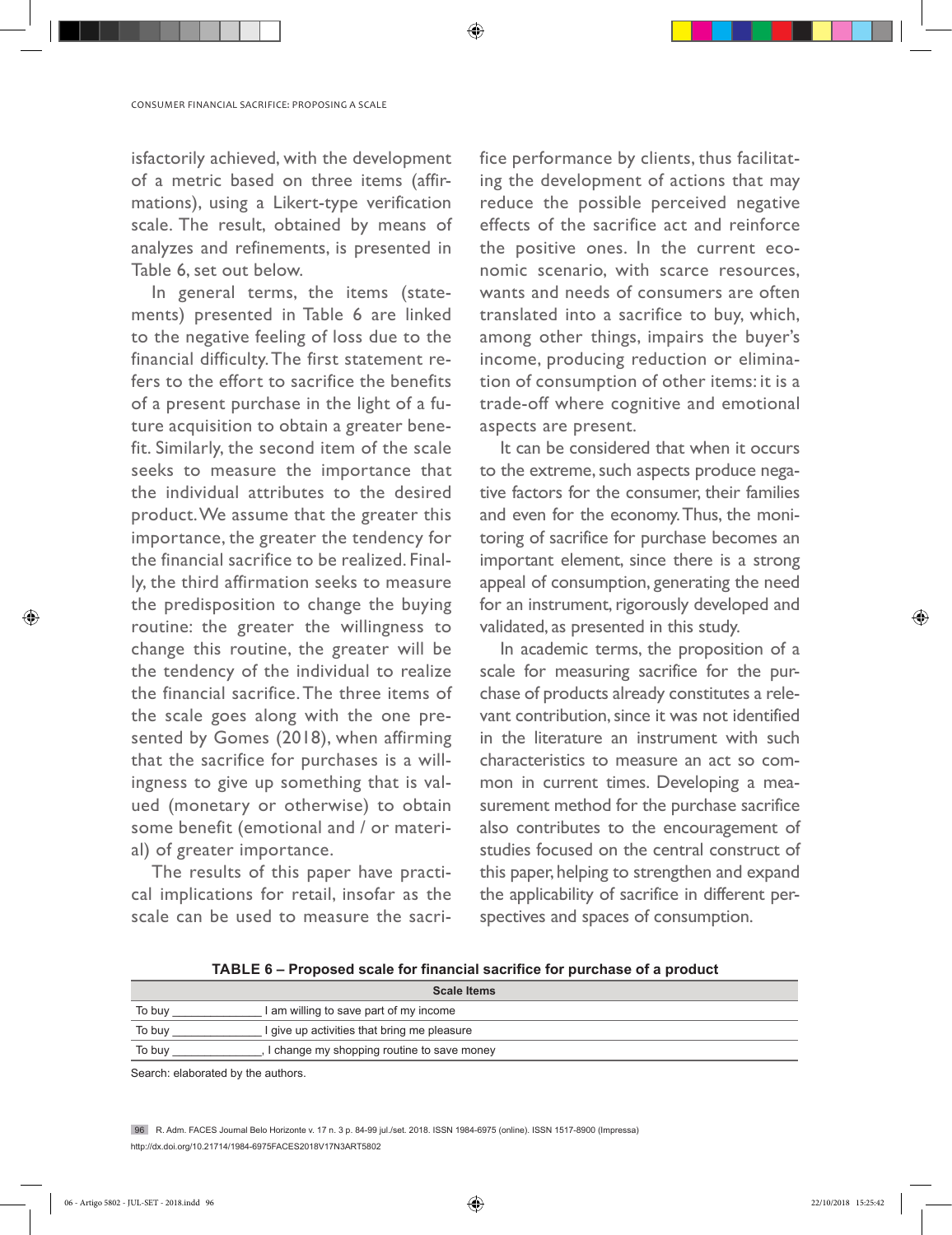↔

Even with possible contributions presented on this article, some limitations were identified during the study. In particular, the fact that the proposed scale has been tested with a single product. Although this is not a major problem, it is recommended that academic efforts be undertaken to validate the scale involving goods, services and consumption experiences.

R. Adm. FACES Journal Belo Horizonte v. 17 n. 3 p. 84-99 jul./set. 2018. ISSN 1984-6975 (online). ISSN 1517-8900 (Impressa) 97 http://dx.doi.org/10.21714/1984-6975FACES2018V17N3ART5802

◈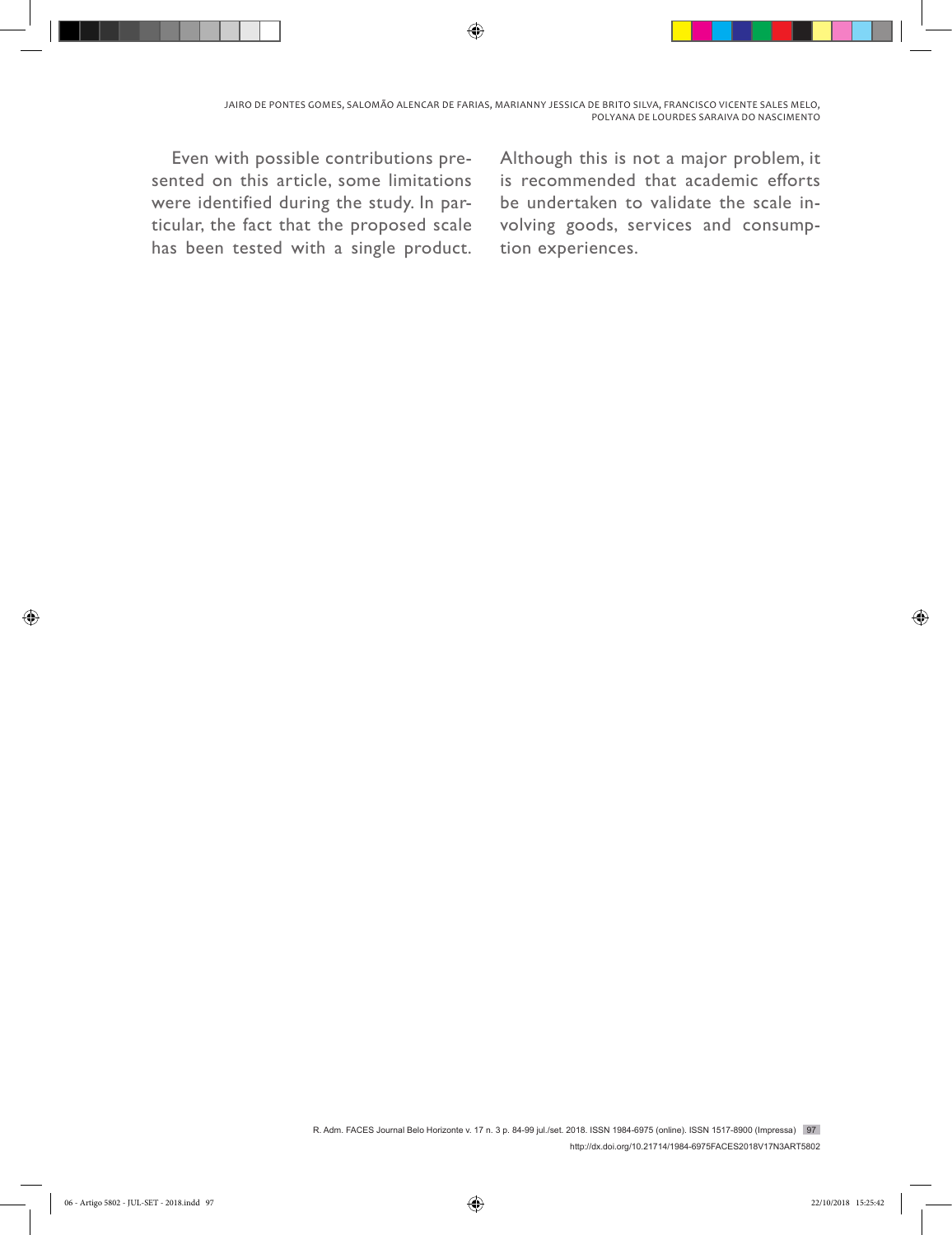## **REFERÊNCIAS**

- BABIN, L. A.; BURNS, A. C. A modified scale for the measurement of communication-evoked mental imagery. **Psychology & Marketing***,* v. 15, n. 3, p. 261–278, 1998.
- BADJE, D. To possess and to be pos-CURRÁS, R.; GALLARZA, M. G.; SERsessed: the sacred facet of gift giving. **European Advances in Consumer Research***,* v. 7, p. 176-181, 2005.
- BATAILLE, G. **Theory of Religion**. New York: Zone, 1989.
- BELK, R. W.; TUMBAT, G. The Cult of DEVELLIS, R. F. **Scale Develop-**Macintosh. **Consumption Markets & Culture**, v. 8 ,n.3, p. 205- 217, 2005.
- BELK, R. W.; WALLENDORF, M.; DODDS, W. B.; MONROE, K. B. The SHERRY, J. F. The sacred and the profane in consumer behavior: Theodicy on the odyssey. **Journal of consumer research***,* v. 16, n. 1, p. 1-38, 1989.
- BETHLEHEM, J. Selection bias in web surveys. **International Statistical**
- BUBBIO, D. G. Kant's sacrificial turns. **Int J Philos Relig***,* v. 73, n. 2, p. 97-115, 2013.
- CARUANA, A.; MONEY, A. H.; BER-THON, P. R. Service quality and of value. **European Journal of marketing***,* v. 34, n. 11/12, p. 1338-1353, 2000.
- CHANG, C. J. Price or quality? The influence of fluency on the dual role of price. **Marketing Letters**, v. FLINT, D. J.; WOODRUFF, R. B.; GAR-24, n. 4, p. 369-380, 2013.
- CHURCHILL, G. A. J. A paradigm for developing better measures of marketing constructs. **Journal of Marketing Research***,* v. 16, n. 1, p. 64–73, 1979.
- **volvimento de escalas: aplicações em administração**. Rio de Janeiro: Ciência Moderna, 2011. COUPER, M. P.; ROWE, B. Evaluation

of a computer-assisted self-interview component in a computer-assisted personal interview survey. **The Public Opinion Quarterly**, v. 60, n. 1, p. 89–105, 1996.

⊕

- VERA, D.; FAYOS, T.; ARTEAGA, F. The Consumer Value Trade-Off Benefits And Costs Of Being An Erasmus Student. **INTED2015 Proceedings**, p. 4008-4017, 2015.
- **ment: Theory and Applica-**SAGE Publications, 2003.
- Effect of Brand and Price Information on Subjective Product Evaluations. In Hirshman E. and Holbrook M., (eds.) **Advances in Consumer Research** 12, Provo, Utah: Association for Consumer ITU, Research: p. 85-90, 1985.
- **Review**, v. 78, n. 2, p. 161–188, 2010. DODDS, W. B.; MONROE, K. B.; GRE-WAL, D. Effects of price, brand, and store information on buyers' product evaluations. **Journal of marketing research**, v. 28, n. 3, p. 307-319, 1991.
	- MINIARD, P. W. **Consumer behavior**. Hindsale: The Dryden Press, 1995.
	- EVANS-PRITCHARD, E. E. **Nuer religion**. Oxford: Clarendon Press, 1956.
	- DIAL, S. F. Customer value change in industrial marketing relationships: A call for new strategies and research. **Industrial Marketing Management**, v. 26, n. 2, p. 163– 175, 1997.
- COSTA, F. J. **Mensuração e desen-**FONG, L.; KIAN, T. P.; FERN, Y. S.; VIN-CENT, W. Monetary and Image Influences on the Purchase Decision of Private Label Products in Malaysia. **Journal of Advanced**

**Management Science***,* v. 3, n. 4, p. 312-318, 2015.

- FREUD, S. **Totem e tabu e outros trabalhos** (1913/1914). (Ó. C. Muniz, Trans.) Imago (Vol. XIII). Rio de Janeiro: Imago, 1996.
- GIRARD, R. **Violence and the Sacred**. London: Athlone, 1995.
- and The International Experience: GUNTER, B.; NICHOLAS, D.; HUN-TINGTON, P.; WILLIAMS, P. Online versus offline research: implications for evaluating digital media. **Aslib Proceedings**, v. 54, n. 4, p. 229–239, 2002.
- **tions**. 2. ed. Thousand Oaks: HAIR JR, J. F. **Análise multivariada de dados** (5th ed.). Porto Alegre: Bookman, 2005.
	- HUBERT, H.; MAUSS, M. Essai sur la nature et la fonction du sacrifice. **L'Année Sociologique**  *(1896/1897-1924/1925)*, v. 2, p. 29–138, 1897.
	- International Telecommunications Union. Internet well on way to 3 billion users, UN telecom agency reports. Available in : **http://www.un.org/ apps/news/story.asp?News-ID=47729#.WYTGhIjyvIU. Access:** August 4, 2017.
- satisfaction–the moderating role ENGEL, J. F.; BLACKWELL, R. D.; LACAN, J. **O Seminário, livro 10: a angústia**. (V. Ribeiro, Trans.). Rio de Janeiro: Jorge Zahar, 2005.
	- LAPIERRE, J. Customer-perceived value in industrial contexts. **Journal of Business & Industrial Marketing***,* v. 15, n. 2/3, p. 122-145, 2000.
	- LEFEVER, S.; DAL, M.; MATTHÍAS-DÓTTIR, Á. Online data collection in academic research: Advantages and limitations. **British Journal of Educational Technology**, v. 38, n. 4, p. 574–582, 2007.
	- LILJANDER, V.; STRANDVIK, T. The nature of consumer relationships in Services. In: Swartz, Teresa A, David E. Bowen and Stephen W. Brown (eds.). **Advances in Ser-**

98 R. Adm. FACES Journal Belo Horizonte v. 17 n. 3 p. 84-99 jul./set. 2018. ISSN 1984-6975 (online). ISSN 1517-8900 (Impressa) http://dx.doi.org/10.21714/1984-6975FACES2018V17N3ART5802